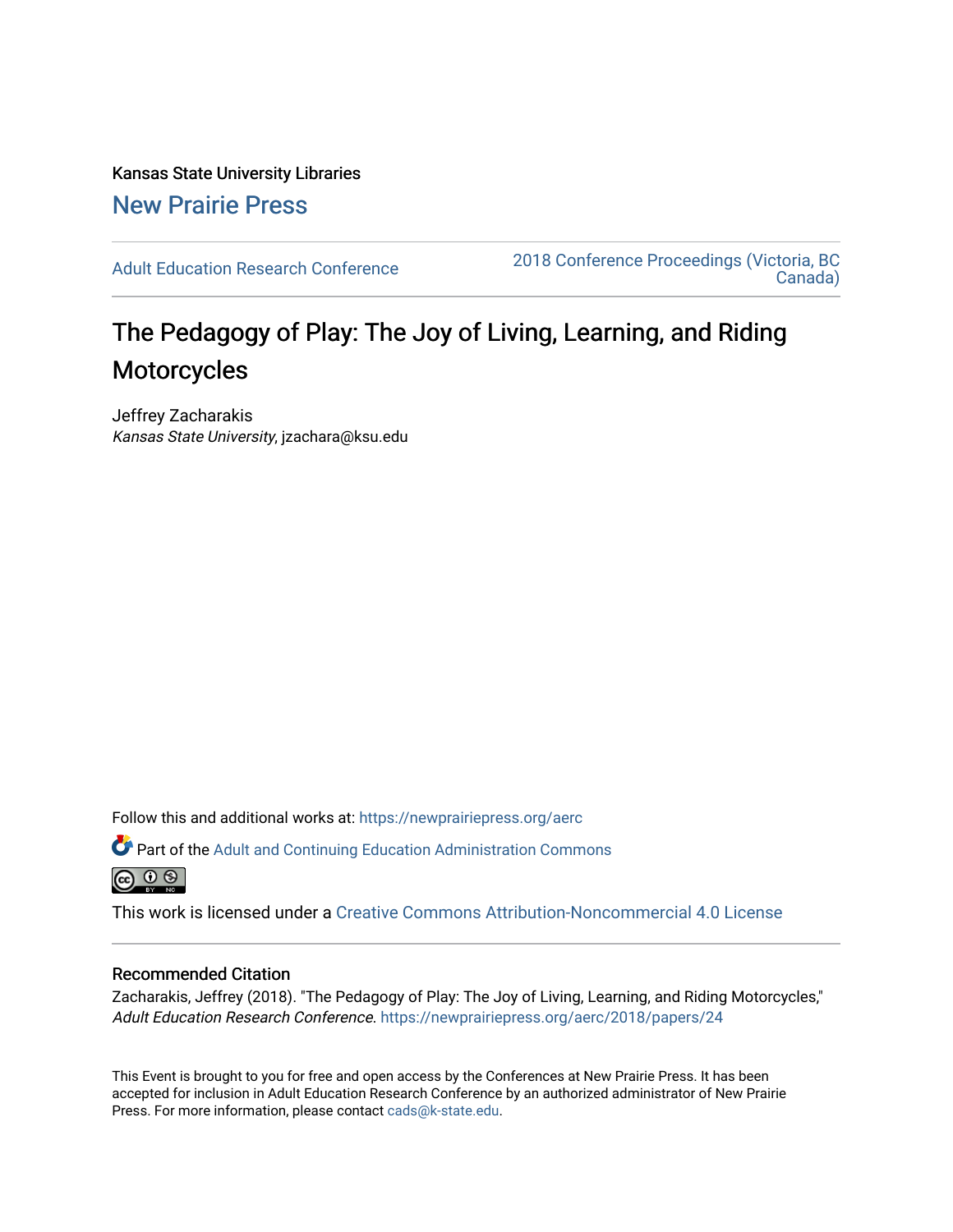## **The Pedagogy of Elder Play: The Joy of Living, Learning, and Riding Motorcycles**

## Jeff Zacharakis Kansas State University

The world we live in is complicated and gray with overwhelming problems: political corruption that favors the elite, opioid addiction fueled by pharmaceutical corporations, misinformation used to shape how we think, racism and a legal system that targets black men, sexism that fuels the machismo ego and clouds what we want in a loving relationship, and the neoliberal trend to value narcissistic goals to acquire more degrees so we can find self-worth. These are a few examples of what motivate some of the keenest researchers in adult education in our search for answers and pragmatic solutions that incorporate adult learning toward what might be called the *democratic ideal.* This concept of the *ideal,* is the foundation of our field and can be traced back to the seminal writing of Walter Rauschenbusch, John Dewey, Eduard Lindeman, and Jane Addams a hundred years ago to the more recent insightful analysis of John Rawls. W. Jethro Brown in 1904 attempted to define the democratic ideal in terms of liberty and freedom, which were and will continually be desiccated by philosophies of individualism and unfettered capitalism as we put ourselves first because we have freedom and liberty at the expense of the common good. There is this dialectic push and pull between liberty and democracy, between freedom and the common good, which defines civil society.

The reflective person seeks relative truth to understand his or her position in this social milieu filled with complexities that belie rational thought and what utopians might refer to as collective consciousness. For myself, this search for meaning and truth has defined much of my professional career. I have been defined by others as a utopian, an idealist, a post-modern radical, and a pragmatist seeking concrete solutions to complex problems. And though I see myself in all of these labels I continue this search for meaning—what is my purpose here on earth. In my travels I have crossed paths with many other seekers, and each time I focused on listening to their story. The stories that capture my imagination, and force me to reevaluate who I am, are those that convey a deep sense of *joy*, a passion for life, a passion to engage the world and to find happiness.

This research is a response to the world's intractable problems, to the seriousness of adult education research, and to the muck in which we bury ourselves and build academic careers from our ineptitude to change the world. It is most importantly though a response to my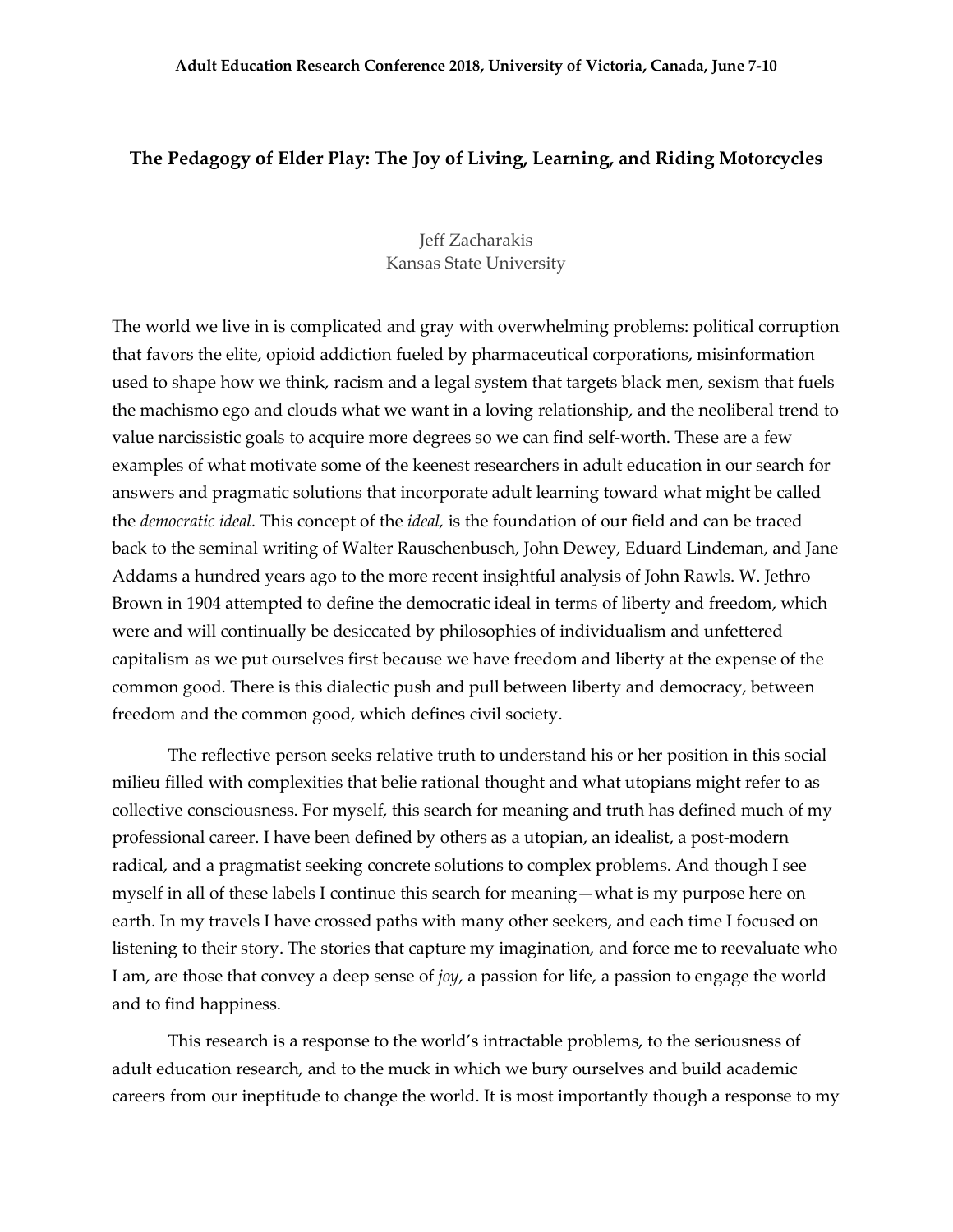personal seriousness and impotent efforts to create change. This research stems from my many encounters with those who experience joy and are celebrating life. As Emma Goldman stated so eloquently, "If I can't dance I don't want to be part of your revolution." The research I am presenting are preliminary results of the first phase of a long-term project, and is a celebration of play, and how we learn to stay young, vibrant, outlandish, self-confident, virile and vital. My guiding research question is: How is the theoretical construct of lifelong learning enriched through play, especially for adults older than sixty? More importantly and quite seriously I am proposing a new theory (for now let's just accept its newness) of adult learning and adult development: *The Pedagogy of Elder Play*.

"We don't stop playing because we grow old; we grow old because we stop playing."

George Bernard Shaw

Before I fall into the trap that I am questioning, the darkness of seriousness, I begin by stating the theoretical framework of this free-thought essay and then articulate the rules that guide this research. This framework is a combination of autoethnography (the reflective practitioner), adult learning and development, informal learning, social learning and one's search for joy. I embrace literary and scholarly liberties throughout this research, some of which free me to think and not get bogged down in such a way that my analyses gets cloudy and murky. The first rule of this theory building exercise is that I will not reduce my thinking and analyses to supporting citations. Dewey followed this rule with great success, as did Addams, Lindeman, Rauschenbusch, the Overstreets, and many others from the Progressive Era. The second rule is that even though some of my ramblings may seem circuitous or even irrational, I request that you as my readers look at this research as serious theory building.

To illustrate the pedagogy of elder play in lifelong learning I incorporate several case studies, three older men, and one (slightly) older woman who ride motorcycles. I also make antidotal references to other adults, including an Army officer who travels with a suitcase of Legos®. As a disclaimer, I personally ride motorcycles as my preferred mode of transportation and traveling, and I played with Legos® as a child so these stories are close to my own experience. The preliminary results of this research are being used to better understand this topic and will be basis to design future data-gathering methods. The first step of this research is to better understand how adults develop and learn through play, and as a result keep their brain active and their spirits high. Informal learning has a rich history in adult education dating back to Cy Houle and Malcolm Knowles in the 1950s, continuing through to contemporary research by Victoria Marsick and Karen Watkins' on incidental learning, Daniel Schugurensky's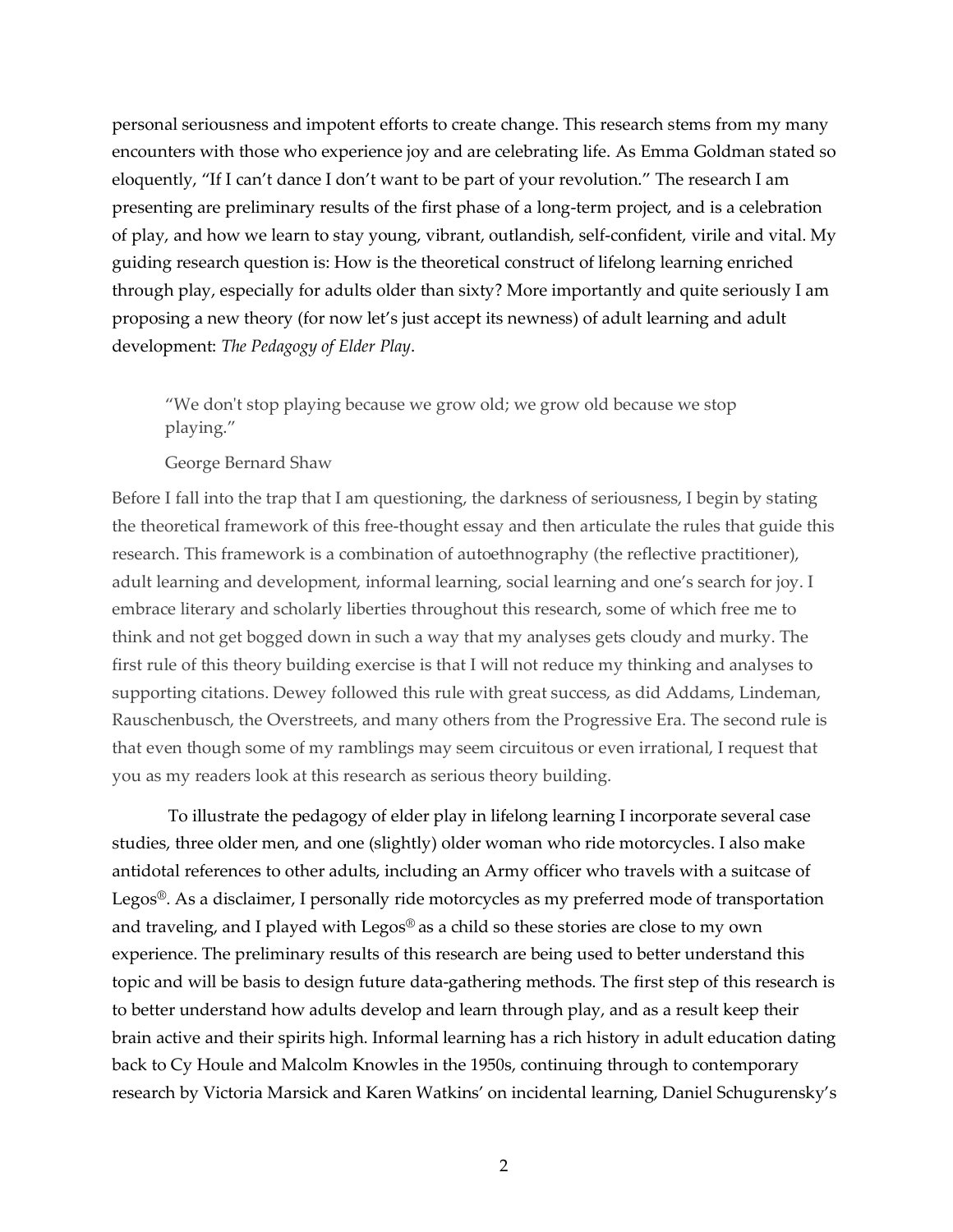categories of informal learning (intentionality and consciousness), and Elisabeth Bennett's fourpart model of informal learning (self- directed, integrative, incidental and tacit). Leona English defined informal learning as "acquisition of new knowledge, understanding, skills, or attitudes which people do on their own that has not been planned or organized in formal settings." As I reflect on how I learn, most of what I have learned that still sticks in my brain and shapes who I am has been informal. Though I remember classes and instructors, I struggle recalling what I learned in these formal settings. Yet learning brings me joy, whether it is through fly fishing, parenting and grandparenting, motorcycling, gardening, writing, and the creative arts. And at this stage in life I humbly admit that most of my learning has occurred through play.

The pedagogy of play is not new in education as there is a robust body of literature in early childhood education. For example, Elizabeth Wood defines this area of learning broadly as how teachers develop learning strategies for young children around play. She goes on to define the role of adults as merely designers, facilitators and teachers of the early childhood play curricula. Early childhood education that incorporates play is intentional, not informal, and hence there is little we can apply to how older adults learn through play. Yet for those of us who still play with young children, we understand the joy of childlike play and silly fun. Wood also fails to capture how the joy of play sparks and reignites those moments from our childhood where we would pass the time of day without purpose, enjoying the carefree experience of creative fun and imagination.

A few years ago I was riding from Manhattan to Denver, a five hundred mile journey that I typically do in nine hours. Needing a cup of coffee, I stopped at a gas station in the small farming/ranching community of St. Francis, Kansas. As I took off my helmet, I noticed a small Honda motorcycle packed to the hilt with luggage and gear. What caught my eye is that this motorcycle's top speed is about 55 MPH, it had an Ohio license plate, and it is usually thought of as a good bike to learn on, not to travel across the country on. When I went into the gas station, there was this thin older, somewhat frail looking gentleman (seventy-two years old) in riding gear. I struck up a conversation and asked him where he was going and where he had been. He told me that when he turned seventy he decided he wanted to start riding motorcycles, went to the local Honda dealer and told the salesperson that he needed a bike he could pick up if it fell over, which eliminated most touring bikes. He described how he studied, took training classes, and finally started riding. He also shared his adventures on this threeweek trip across country on two-lane roads, visiting friends in the Appalachian Mountains, family in the Louisiana bayou, and children in Texas and Colorado. The joy and excitement he shared was contagious. He was passionate about these types of adventures, and this is what helped keep him young.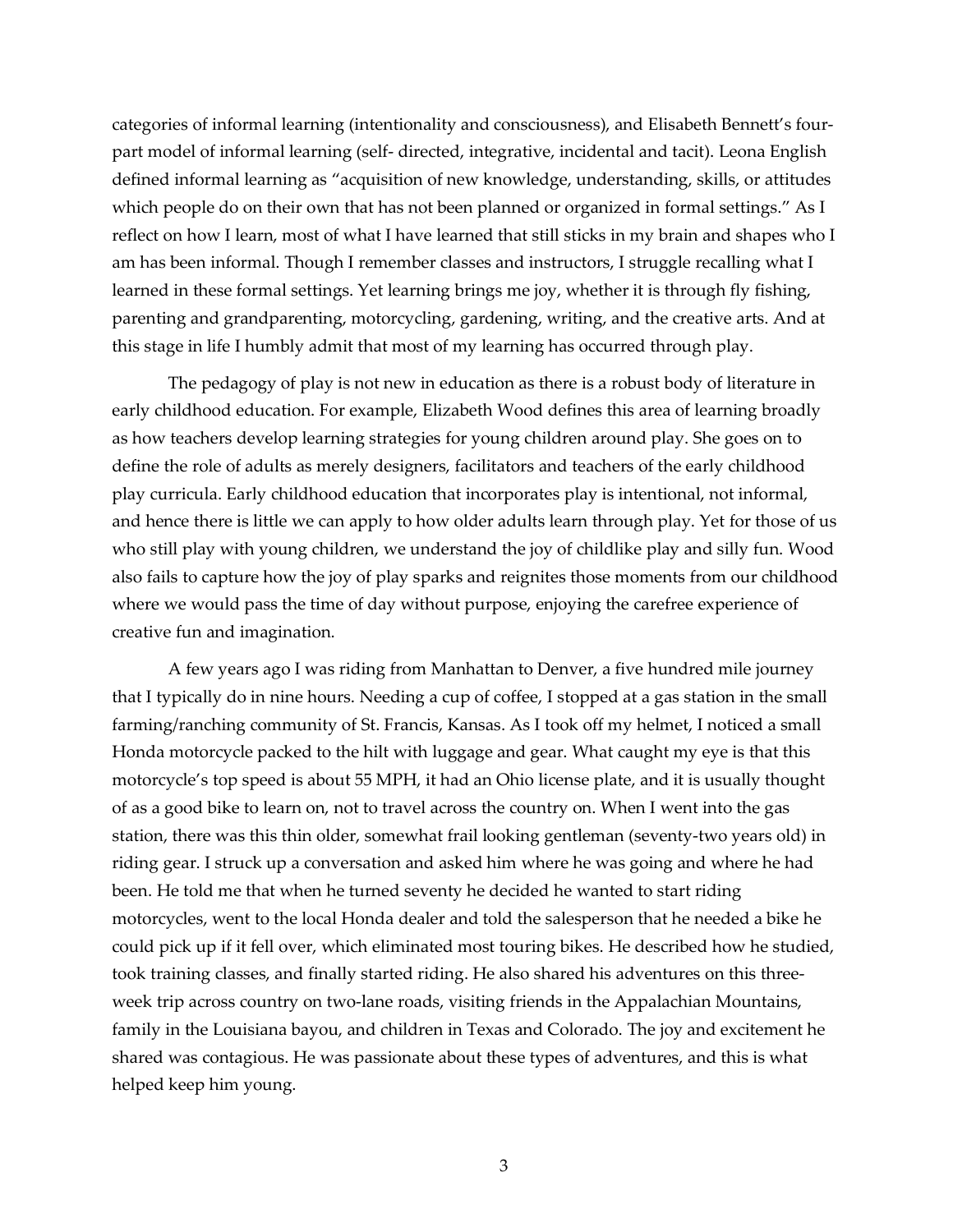I started to reflect on this encounter in rural Kansas, first asking what would I be doing when I turn seventy. Would I still be riding my bike, or would my body start to weaken and at best be riding a trike. I also started to reflect on what keeps a body young: Is it creating new challenges, new benchmarks, and carving and re-carving a new state of mind? I also knew that in order to ride motorcycles you have stay hyper-focused, aware of everything around you, what that driver is thinking as his car passes you or as you come to a stop sign the focus of the driver behind you. When I ride I void my mind of all things, such as if I turned off the stove when I left house, the project on my desk that has a deadline and is far from complete, or if a family member is healing after a fall; these thoughts are set aside. For my safety, I stay focused only on my surroundings as I ride next to a Kansas cornfield, prepared for a deer to jump onto the road into my path. For me it is akin to meditation, concentrating on the here and now, synchronizing my body, mind, and immediate environment.

After I turned sixty while sitting at my desk the thought of retiring started to creep into my thoughts. What would I do? Fish? Visit grandchildren? Watch TV? I love my research but it is dependent upon my association with a university where I have access to multiple resources and am paid to think and write. Is there a research project that I can dive into, dig deep, find enjoyment, and do anywhere and at anytime? Then I recalled my passing conversation with the older gentleman riding his motorcycle across rural Kansas. His attitude toward life was younger than his years. What kept him young? Why at the age of seventy did he decide to take up motorcycling? What motivated him? During a conversation with my department chair the topic of new research came up, and the question was asked: "What new research are you working on?" Without thinking I said, *why old men ride motorcycles*?

Earlier this year I put my idea into action and wrote a proposal to our university's institutional review board to interview older adults, at least sixty years old, about their hobbies, and what and how they learn through play. To date I have interviewed four motorcyclists. The first interview was with our provost, who started riding at age forty-one and now with her husband rides all across North America for vacations. They have ridden to Banff, Utah, and have attended several rallies—large gathering of motorcyclists. Asked how she learned and developed her skill, she noted that she subscribed to motorcycle magazines, attended motorcycle safety classes (failed the first time, passed the second time) visited with other motorcyclists, and at the rallies attended workshops for women

riders. Asked why she rode she said not only was it for the challenge but also it was something she and her husband shared and enjoyed doing together. Motorcycling has become part of her identity and helps her stay young. Being a colleague and fellow researcher, we talked about my research project and evaluated the interview process. Her input provided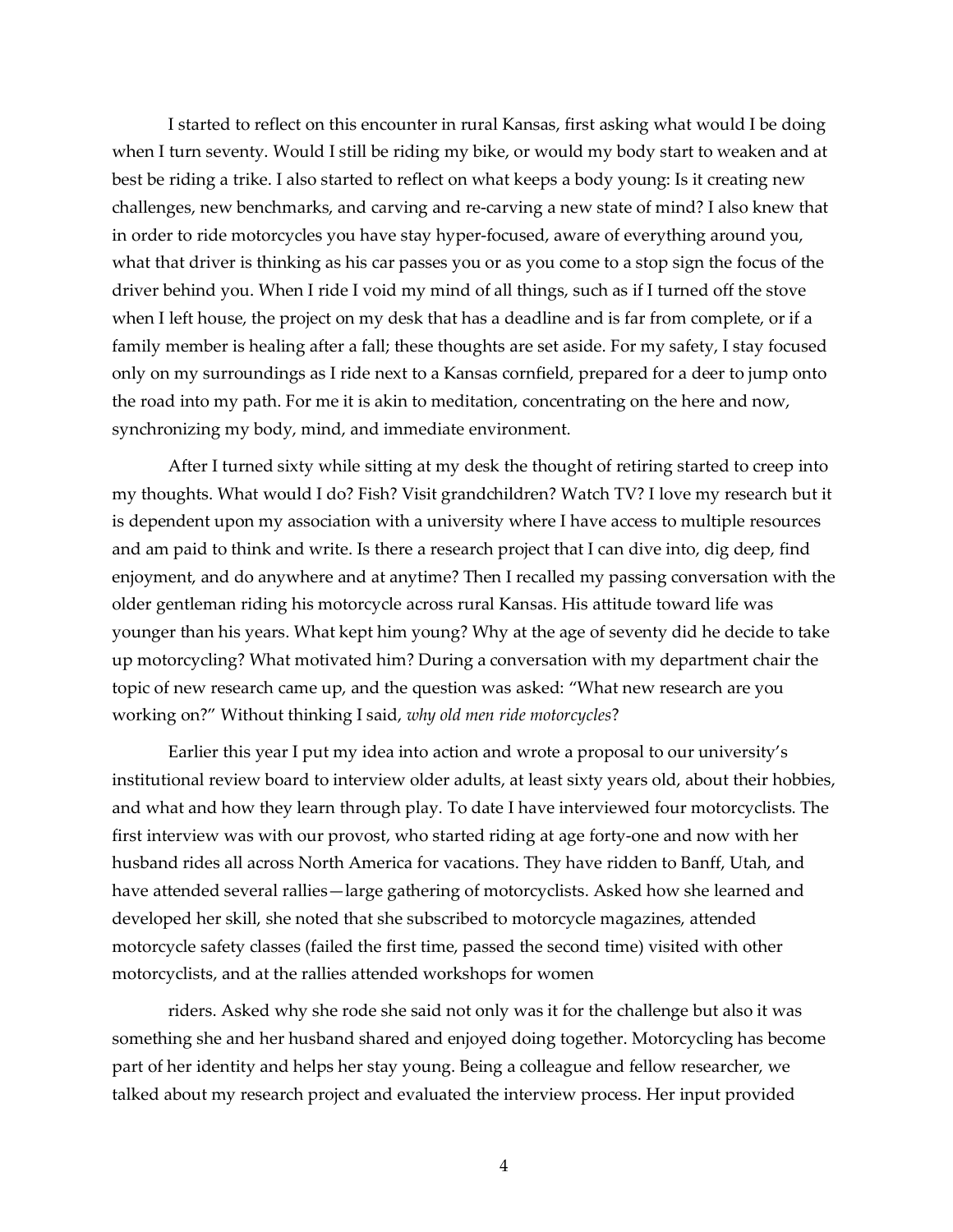affirmation that this research was truly interesting and important, and she suggested that for phase two I might consider conducting a longitudinal study and observe a small group of motorcyclists for up to ten years.

My second interview was with a gentleman I met at a restaurant. He was wearing a Harley Davidson shirt, which prompted me to walk up to his table and inquire if he would be interested in being interviewed. A week later the interview took place over a cup of coffee. He owns a number of motorcycles, one for touring and several dirt bikes. He has been riding since he was teenager, nearly seventy years. Riding is something he taught his children, and now is teaching to his grandchildren. As a family they take an annual trip to Colorado and ride logging roads through the national forests. These events help bring him closer to his grandchildren and force him to stay in physical shape. He loves teaching what he knows to younger people, and forces himself to keep up with everyone when riding. Nothing like engaging in a little fun competition to challenge both your mind and body!

The third interview was with an eighty-two year old expert trials riders. Trials is a unique event, started in Spain, where the rider is faced with different types of obstacles to ride over and around. The scoring is based on how many times you put your foot on the ground or drop your bike. It's not about speed but about balance and agility. The metaphor of a ballerina on a motorcycle describes trials riding. As a farmer he like so many others in his generation has not yet retired. He still competes at regional events. On his farm he has set up a practice trials track where he regularly works on technique and balance. He also owns about forty motorcycles, mostly dirt and trials bikes, many of which were given to him once they were worn out. He has been able to revitalize almost all of them, and few that aren't working are used for parts. Having this many bikes allows him to invite friends over for rides along the river and through the woods on his farm. To keep his agility, he is also an avid ping-pong player. For him riding and competing is an integral part of his life. It is also a social activity, which he does with his son and a group of friends. He learns and maintains his skill not only through practice but also by sharing and teaching what he knows to others. On a side note, he invited me to ride with him and thought I might make a good trials rider...with some practice and instruction.

The last interview conducted for this preliminary study was with an engineering professor on campus. In his late sixties, he collects and refurbishes classic bikes. Presently he owns twelve motorcycles, and regularly rides all of them. He is not only a rider but also a mechanic, and a connoisseur of fine art—classic motorcycles that were designed not only to be functional but also beautiful. He, unlike the others who were interviewed, works and rides alone. Though he has a couple of friends who he rides with on occasion, he prefers to ride at his own pace, and enjoys the solitude of the ride. His shop is his classroom, filled with service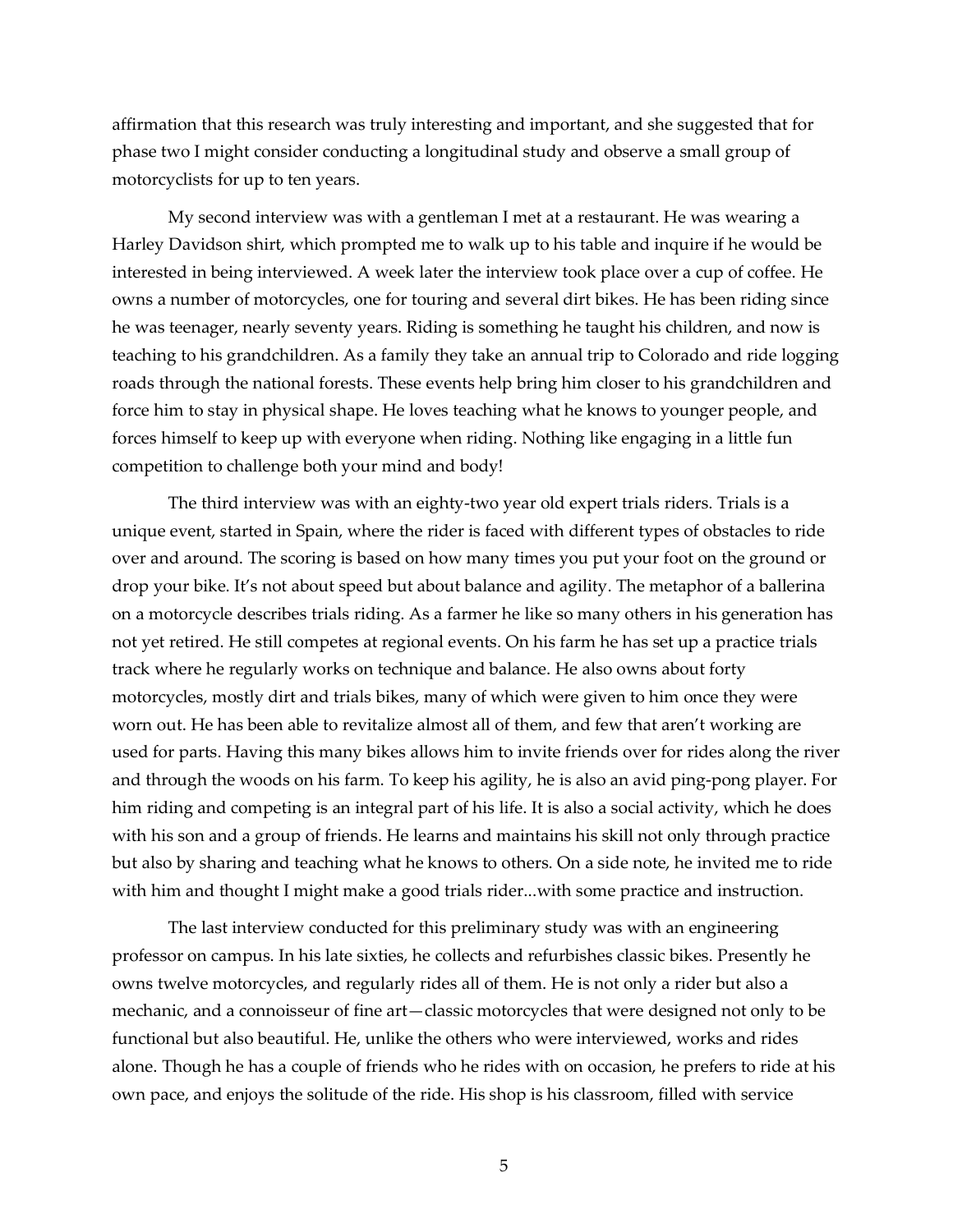manuals, tools, and parts for his motorcycles. He keeps meticulous logs for each motorcycle, documenting what work has been done on each book. If he can't figure out a problem he refers to YouTube<sup>®</sup> videos, for which he claims has never failed him. His love for engineering is not confined to work and the classroom, it is also part of his hobby. He is much like the motorcyclist I met several years earlier in St. Francis: Motorcycles and motorcycling is a personal adventure that most of his close friends and family don't understand.

Though these four interviews represent just the beginning of what I anticipate will be a long-term project, there are some common themes that are beginning to emerge. The first theme is that all four interviewees are passionate about their hobby and find intense joy in what they do. The second theme is that they are active learners and continuously seeking more information so they can improve what they do. The third theme is that they are not seeking accolades or recognition; this hobby is something they are motivated to do for personal reasons. For three this hobby is very social, involves friends and family, building stronger bonds and common interests. The fourth interviewee was more of a lone wolf, akin to the soldier that I came to know in one of my classes who carried a suitcase of Legos® when wherever the Army sent him as a means to relax and escape the pressure created by his career as a professional warrior. Another theme is that all enjoyed the challenge of riding, and had experienced the adrenaline rush one experiences being one with machine facing the elements of road and trail. This adrenaline rush is possibly one of the great motivators to pursue a demanding challenge when others are retiring to their La-Z-Boy® in front of the boobtube.

Albert Bandura's social learning theory is central to what I term the pedagogy of play: "Most human behavior is learned observationally through modeling: from observing others, one forms an idea of how new behaviors are performed, and on later occasions this coded information serves as a guide for action." Though some like to play alone, most I suspect like to play with others as the human species is gregarious by nature. All of these motorcyclists observed and modeled others early on during the development of their hobby. The trials rider enjoys competing in organized events, not only for the personal challenge but also for the opportunity to visit with and learn from others. The provost found going to motorcycle rallies and attending workshops for women riders not only as a means to better her skills but to feel connected to a network of women riders. The Harley rider first learned through observation but now learns by modeling his craft to his children and grandchildren. And the engineer learns from observing videos and modeling behaviors of those more skilled than he. The necessary conditions of social learning theory are attention and what Bandura termed arousal that leads to retention, memory and motivation. These traits are shared in so many forms of play, whether it is marathon running, weight lifting, or contract bridge.